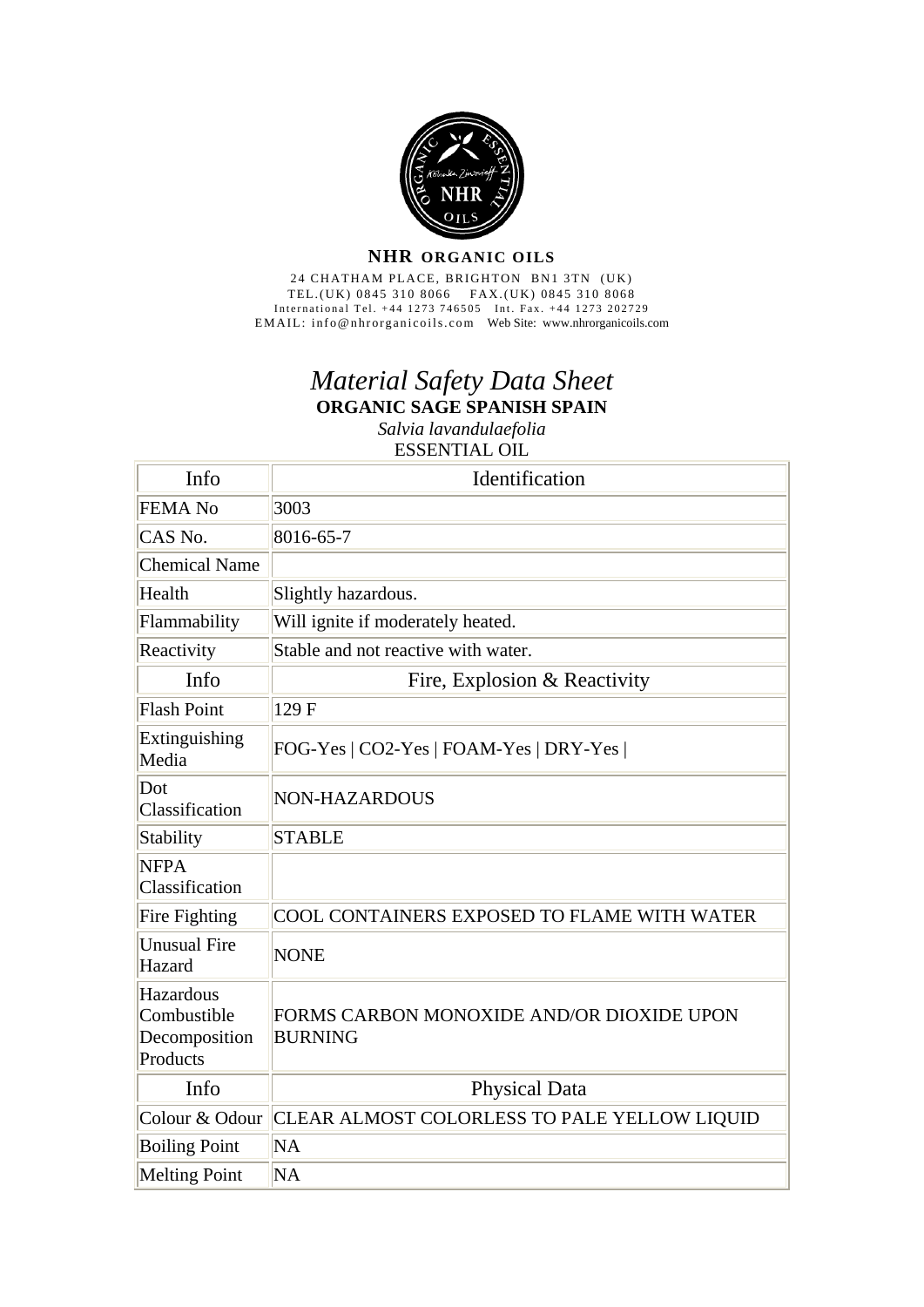| Vapour Pressure                      | <b>NF</b>                                                                                                                                                                                                          |
|--------------------------------------|--------------------------------------------------------------------------------------------------------------------------------------------------------------------------------------------------------------------|
| Vapour Density                       | NA                                                                                                                                                                                                                 |
| Water Solubility                     | <b>INSOLUBLE</b>                                                                                                                                                                                                   |
| Info                                 | <b>Protection Data</b>                                                                                                                                                                                             |
| Respiratory                          | <b>AVOID CASUAL BREATHING</b>                                                                                                                                                                                      |
| Ventilation                          | <b>EXPLOSION PROOF EXHAUST SYSTEM</b>                                                                                                                                                                              |
| Skin                                 | PROTECTIVE GLOVES                                                                                                                                                                                                  |
| Eye                                  | <b>SPLASH RESISTENT SAFETY GLASSES</b>                                                                                                                                                                             |
| Other                                | FOLLOW GOOD INDUSTRIAL PRACTICE                                                                                                                                                                                    |
| Info                                 | Occupational Exposure Limit                                                                                                                                                                                        |
| Threshold Limit                      | <b>NOT ESTABLISHED</b>                                                                                                                                                                                             |
| <b>OSHA</b><br>Permissible<br>Limit  | <b>NOT ESTABLISHED</b>                                                                                                                                                                                             |
| Carcinogen                           | NO                                                                                                                                                                                                                 |
| <b>NTP Limit</b>                     |                                                                                                                                                                                                                    |
| <b>IARC</b> Limit                    |                                                                                                                                                                                                                    |
| <b>OSHA Limit</b>                    |                                                                                                                                                                                                                    |
| Carcinogen<br><b>Notes</b>           |                                                                                                                                                                                                                    |
| Info                                 | <b>Health Hazards</b>                                                                                                                                                                                              |
| Material Type                        | NATURAL ESSENTIAL OIL                                                                                                                                                                                              |
| <b>Health Hazard</b>                 | LIQUID MAY IRRITATE EYES OR CAUSE DERMATITIS. LD<br>50 ORALLY IN RATS: 2600 MG/KG AVOID DURING<br>PREGNANCY; USE IN MODERATION IATA SHIPPING<br>NAME: EXTRACTS, FLAVORING, LIQUID, 3, UN1197, PG III<br>(OIL SAGE) |
| <b>Primary Entry</b><br>Routes       | <b>INHALATION OR SKIN CONTACT</b>                                                                                                                                                                                  |
| <b>Health Hazard</b><br><b>Notes</b> |                                                                                                                                                                                                                    |
| Info                                 | <b>Emergency First Aid</b>                                                                                                                                                                                         |
| Inhalation                           | REMOVE TO FRESH AIR IMMEDIATELY, FOLLOW<br><b>NORMAL FIRST AID METHODS</b>                                                                                                                                         |
| <b>Eye Contact</b>                   | WASH EYES BY NORMAL FIRST AID METHODS                                                                                                                                                                              |
| <b>Skin Contact</b>                  | WASH WITH SOAP & WATER.                                                                                                                                                                                            |
| Ingestion                            | MATERIAL AT CONCENTRATION SUPPLIED NOT FOR<br>INGESTION, CONTACT-PHYSICIAN IMMEDIATELY                                                                                                                             |
| <b>First Aid Notes</b>               |                                                                                                                                                                                                                    |
| Info                                 | Spill, Leakage & Disposal Procedures                                                                                                                                                                               |